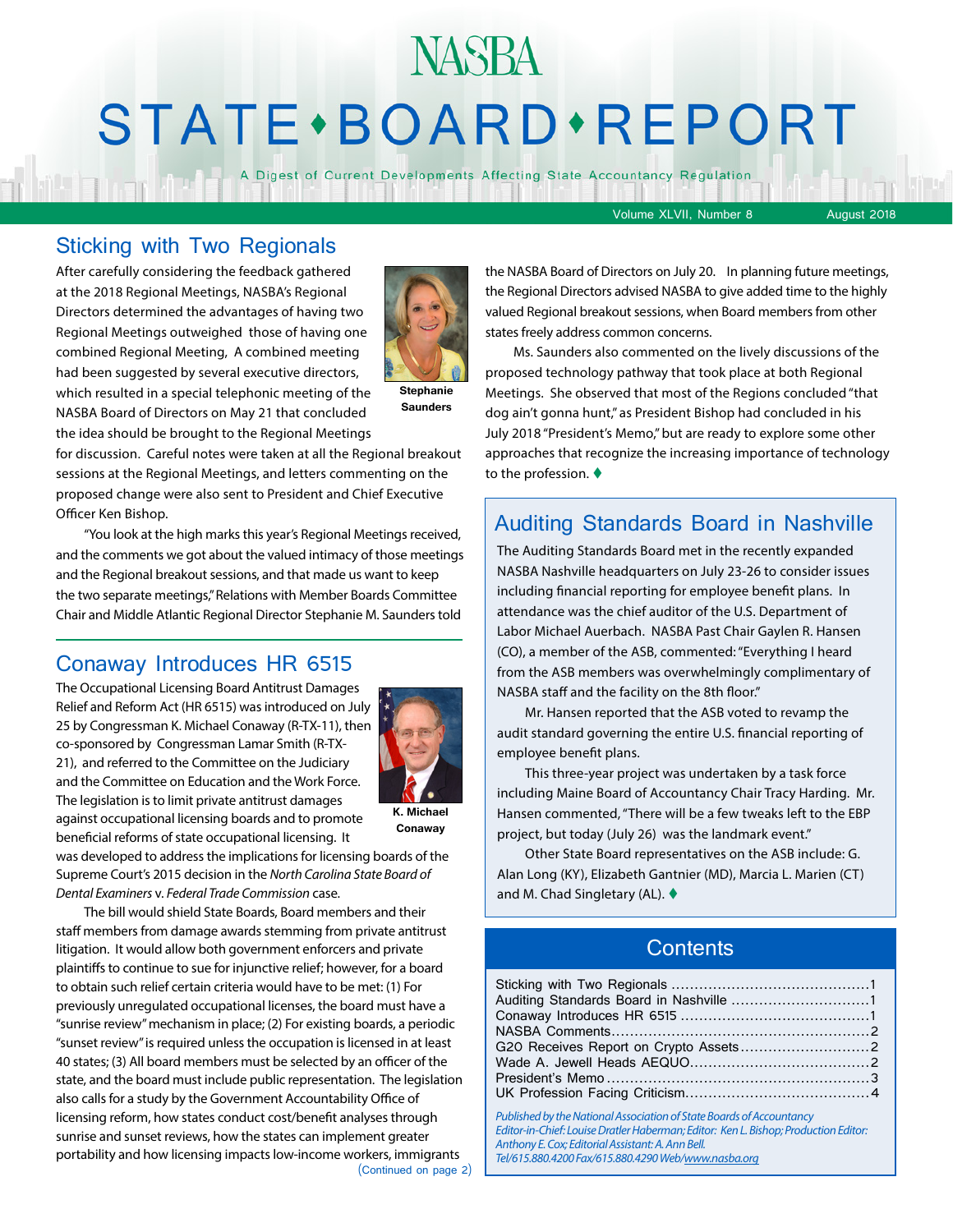#### <span id="page-1-0"></span>NASBA Comments

In response to calls for public comment, NASBA Chair Theodore Long, Jr., and President Ken L. Bishop have submitted comment letters pertaining to the following exposure drafts:

- American Institute of Certified Public Accountants, Professional Ethics Executive Committee *Information System Services*
- Securities and Exchange Commission *Auditor Independence with Respect to Certain Loans or Debtor-Creditor Relationships*
- American Institute of Certified Public Accountants, Assurance Services Executive Committee *Criteria for Evaluating the Integrity of a Set of Data*
- International Federation of Accountants, International Ethics Standards Board for Accountants *IESBA Proposed Strategy and Work Plan 2019-2023.* Copies of these response letters can be found on www.nasba.org. Thanks for their assistance in the development of these letters to the members of the:
- **• Regulatory Response Committee** W. Michael Fritz (OH) Chair, Alan R. Augenstein (AZ), Kevin Collins (CO), David D. Duree (TX), Gaylen R. Hansen (CO), Tracy Harding (ME), Matthew J. Howell (MI), Richard Isserman (NY), Karen R. Saunders (WA), L. Samuel

Williams, Jr. (NC) and Carleton L. Williams (HI);

- **• Ethics Committee** Catherine R. Allen (NY) Chair, Barry M. Berkowitz (PA), Wm. Hunter Cook (NC), Robert F. Fay (OH), John McManus (DE), Thomas G. Neill (WA), Michael L. Nickerson (ME), Richard Silverman (NH), Jesus Socorro (FL), Lydia M. Washington (NY), Michael D. Weatherwax (CO), Judy C. Wetherbee (TN) and Alan Wilensky (MN);
- **• Standard-Setting Advisory Committee** (Richard N. Reisig (MT) – Chair, Matthew P. Bosher (VA), Scott Dockins (ID), Timothy F. Egan (CT), Keri A. Ellis (PA), Gaylen R. Hansen (CO), Nelson K.M. Lau (HI), and Michael P. Rollage (PA).  $\blacklozenge$

#### Conaway Introduces HR 6515 Continued from page 1

with work authorizations and those with criminal records.

Congressman Conaway (NASBA Chair 2002-2003 and a former Presiding Officer of the Texas State Board of Public Accountancy) explained: "Individuals who serve on these boards should enjoy the same legal protections for working on behalf of the state as all other state officials do."

For more information see the August edition of *Legislative E-News* on www.nasba.org. ♦

#### G20 Receives Report on Crypto Assets

On July 20 the G20 Ministers of Finance and Central Bank Governors received a framework for monitoring the financial stability implications of crypto-assets markets, as developed by the Financial Stability Board (FSB), in collaboration with the Committee on Payments and Market Infrastructures (CPMI). The purpose of the framework is to identify any emerging financial stability concerns. It discusses primary risks within crypto-assets as well as within potential transmission channels. As described by Carol Van Cleef at NASBA's June 2018 Regional Meetings and as the FSB states in its report, while crypto-assets raise issues about consumer and investor protection, they also have the potential to improve efficiency of the financial system.

The framework specifies the metrics which the FSB could use to monitor financial stability. These metrics are mainly based on public data, and the FSB cautions that the quality of the underlying data can vary and may not fit all types of crypto-assets equally. It explains that "As understanding develops and new sources of

public data become available, the FSB with CPMI, will consider how improvements can be made."

The report to the G20 also describes the work on crypto-assets that various standard-setting bodies are presently doing:

- CPMI is studying the application of distributed ledger technology and is conducting outreach, monitoring and analysis of payment innovations.
- International Organization of Securities Commissions (IOSCO) has established an initial coin offering Consultation Network, is developing a Support Framework and is discussing regulatory issues around crypto-assets platforms.
- Basel Committee on Banking Supervision (BCBS) is assessing the materiality of banks' direct and indirect exposure to crypto-assets. "While the FSB believes that crypto-assets do not pose a

material risk to global financial stability at this time, it recognizes the need for vigilant monitoring in light of the speed of market developments," the FSB stated in its press announcement.  $\blacklozenge$ 

#### Wade A. Jewell Heads AEQUO

As of August 1, Wade A. Jewell has become president of AEQUO and Director of International Evaluation Services. Aequo is the NASBA entity founded in 2014 to provide universities and other professional boards with the high standard of evaluations that NASBA is able to offer the Boards of Accountancy. Mr. Jewell had been the executive director of the Virginia Board of Accountancy since 2009 and is a past chair of NASBA's Executive Directors Committee. He has been involved



**Wade Jewell**

in many NASBA committees and task forces, including most recently the Reorganization Impact Task Force.

Having been part of Virginia's government since 1988, Mr. Jewell

had served in financial and operational management positions in the Department of Corrections, Department of Social Services and Department of Transportation. He was assistant executive secretary of the State Compensation Board, responsible for the budget, finance, auditing reporting and policy sections of the agency. Prior to working for state government, Mr. Jewell held positions with Reynolds Metals Company and Smith-Midland Corporation. He graduated with honors from the University of Richmond and the Virginia Executive Institute.

"We have all been impressed with Wade's ability to bring fresh insights into every issue he has tackled and I am confident that he will be an outstanding addition to the NASBA staff," NASBA President and Chief Executive Officer Ken Bishop stated. ♦

ita'na kimidinal kita'naka kimidinal ki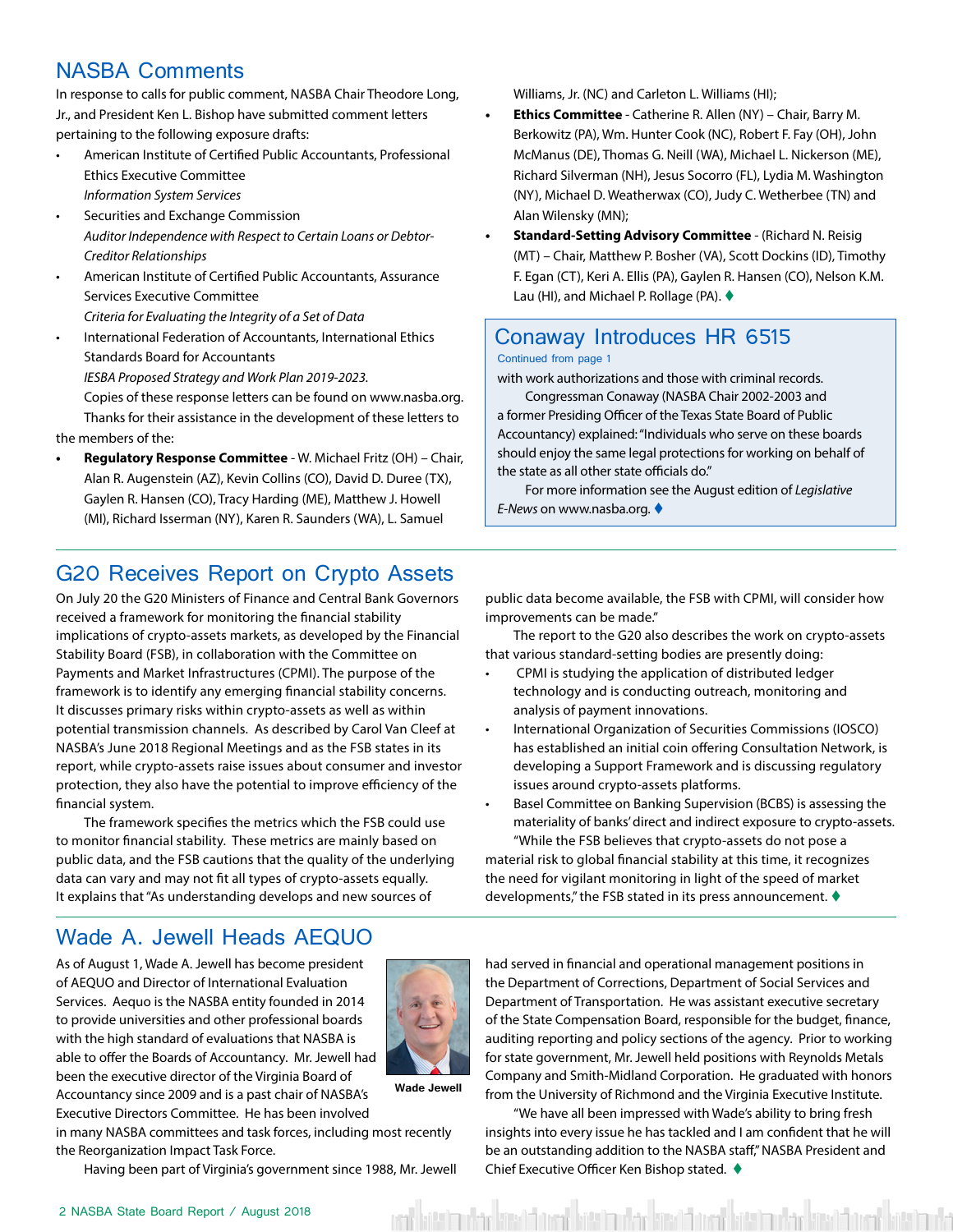# PRESIDENT'S MEMO

### **The NASBA Family**

I was recently in New York City participating in the bi-annual AICPA/NASBA summit. While in the city, I had the opportunity to have dinner with several former Board of Accountancy members from New York and New Jersey, who all had played important roles in NASBA ranging from committee members to NASBA Directors and even a past Chair of NASBA. It is no exaggeration to say that seeing these folks, along with their spouses, was like attending a large family dinner. During our conversation we learned that several of us, including me, had either travelled to visit, or at least reached out to check on the wellbeing, of another former NASBA Chair who had experienced some health issues. Again, doing something that families do. So why am I taking up valuable space in the *State Board Report*, and your time if you are reading this piece, talking about family?

When I was selected as the CEO of NASBA over seven years ago, like any new leader I wanted to make my mark by instituting changes and improvements to take NASBA to a new level, just as



**Ken L. Bishop President & CEO**

my predecessor had done. However, I also knew that I wanted to perpetuate and nourish warm friendships. Enjoying the camaraderie at events such as the New York dinner and our recent NASBA Regional Meetings and witnessing the strong bonds that have developed between so many of our stakeholders, makes me believe that the NASBA family is flourishing.

I use the word "stakeholders" purposely, because the membership of the "family" goes well beyond just Board of Accountancy members. Our outside legal team, staff and leaders from the AICPA, State Societies and other organizations and partners such as Prometric staff are all integrated into the fabric of this great family.

Why I am writing about this family is because it is so important to the success and relevance of NASBA. You often read or hear my arguments as to why every State Board member should participate in NASBA, either through attendance at our conferences and meetings or by involvement in NASBA committees, and should ultimately aspire to NASBA leadership positions. My arguments are usually pragmatic and include such elements as: It will make you a better board member. You will be more aware of what is happening in the profession and regulation. You will learn about shared experiences and best practices from other State Boards and Board members. And, most importantly, you will develop a network of resources that will benefit you in your role as a State Board member, as well as in your own professional life.

All of these reasons are certainly true, but the personal relationship focus of this *Memo* is no less important. In a recent discussion with a State Society executive I heard her express concern that that new generation of CPAs are not "joiners" and, consequently, associations are aging leading to shrinking membership rolls. At NASBA, we have been blessed. Attendance at NASBA meetings is historically high and the requests for participation in NASBA committees and tasks is robust. I am profoundly pleased that we are attracting an increasing number of diverse and younger participants. My question, and the focus of this piece is: Are we taking the time to develop the type of personal and trusting relationships that have been the underpinning of NASBA's continuous growth in relevance? To be more specific: Are we making sure that we are bringing our new stakeholders into the fold of the NASBA family?

We are facing significant changes in the coming weeks and months. Important decisions need to be made regarding the use of technology in the profession. The end of the current tri-party (NASBA, AICPA and Prometric) contract period for the Uniform CPA Examination is on the horizon. Global issues, such as the appropriate professional response to Non-Compliance with Laws and Regulations (NOCLAR), are becoming more pressing. And of critical importance, threatening and destabilizing deregulatory legislation is gaining momentum around the United States. The significance of the NASBA family bonding goes well beyond being "warm and fuzzy," but to the strength of trusting and communal discussions that result in effectiveness.

I am so proud to be a part of the NASBA family. Once you integrate yourself into it, it never goes away. The huge network of past State Board members, NASBA leaders (staff and volunteers) and stakeholder groups, remains a tremendous resource for NASBA and, as importantly, just folks we like to be with…just like family!

*Semper ad meliora (Always toward better things).*

*— Ken L. Bishop*

 *President & CEO*

district from Edward adductistical from Edward adductistical from Edward adductistical from